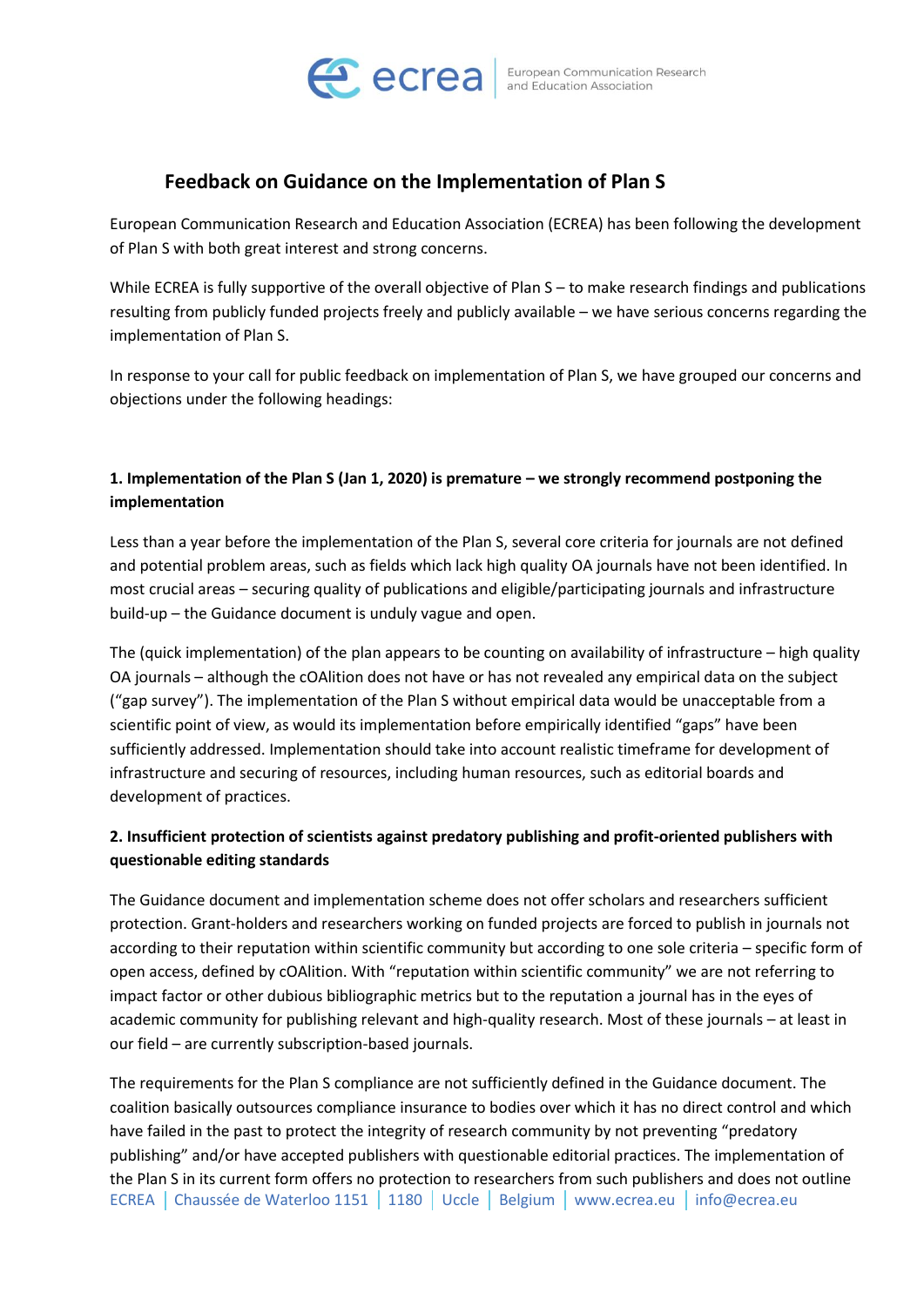## **CCrea** European Communication Research

neither bodies not procedures for reporting, checking an/or sanctioning of dubious publishing practices or journals. It also does not foresee financial or other sanctions for publishers and journals trying to take advantage of the Plan S. These are not simply matters of – as the Guidance document suggests – indivudual contractual arrangements.

#### **3. Danger of ghettoization of publicly-funded research**

The implementation of Plan S as currently conceived forces top scholars (according to grant selection process) to publish research findings of most relevant topics (funded by research grants) in lesser-quality journals. This is particularly true for fields which lack prestigious OA journals, such as ours. One of very likely outcomes of Plan S' implementation is therefore ghettoization of top publicly-funded research, which will become severed from top scholarship from privately funded research, research funded by funding bodies which did not join cOAlition and non-funded, basic or theoretical research.

Additionally, the implementation of the Plan S in its current form is in conflict with evaluation and promotion criteria at universities in many cOAlition countries, which again puts undue pressure on researchers and scientists to negotiate the conflicting demands. These conflicting demands between universities and funding bodies in cOAlition countries should be addressed and resolved before the implementation of the Plan S.

#### **4. Discrimination of already disadvantaged areas and fields**

The Plan S pays no attention to difference in funding and publishing practices between for example Natural Sciences and Social Sciences and Humanities (SSH). SSH is already underprivileged in terms of research funding – both in term of the overall quantity of funds allocated and in terms of budgets of individual grants. The Guidance document does not clearly guarantee that implementation of the Plan S will not result in putting more strain on already limited project budgets within SSH.

## **5. Endangering development of scientific knowledge in national languages, particularly those of small nations**

In its current form, the implementation of the Plan S does not take into account the differences between academic communities and requirements for development of scientific knowledge in non-English national languages. This is especially clear in cases of small nations and small academic communities, where it is unlikely that quality AO journal infrastructure would exist and be sustainable alongside established subscription journals. In absence of compliant (quality) OA journals, the requirement to publish in OA will very likely result in findings from national projects being published exclusively outside of the national scientific communities and in English language, therefore impoverishing production and dissemination of knowledge in national languages.

As a leading European association in the field of media and communication research, we are further concerned that the Plan S in its present form has failed to promote sufficiently EU-oriented agenda. Not only did the plan fail to gain wider support within EU member states and academic communities, it also for example relies on institutions which will be outside of EU jurisdiction for core quality insurance mechanisms (such as DOAJ after Brexit).